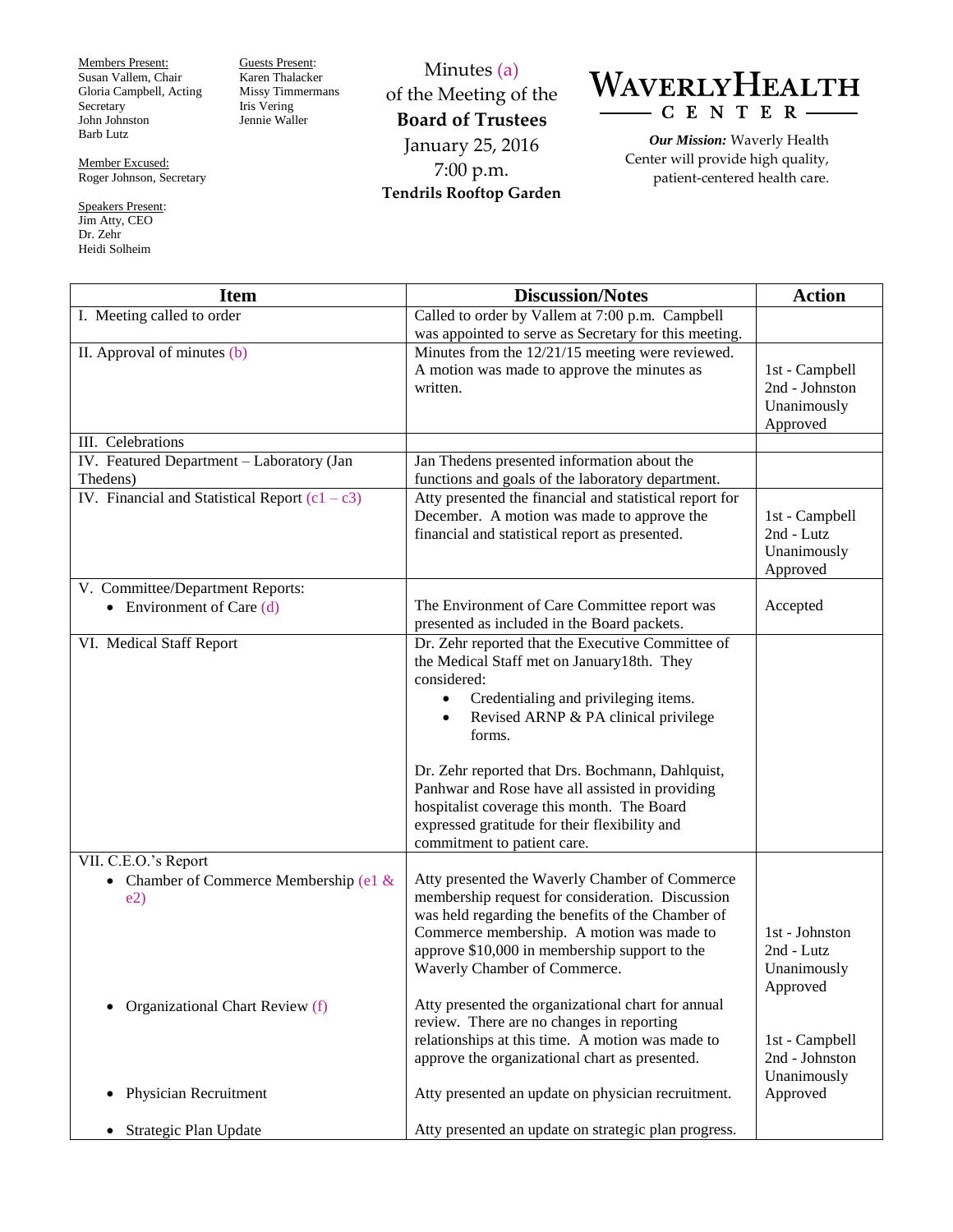| <b>Emergency Department Locums Coverage</b><br>$\bullet$<br>Agreement                                                                                                   | Atty discussed the need for ED locums coverage as<br>approved by the Executive Committee on 1/15/16.<br>Atty noted that the EPA will provide coverage for<br>shifts we identify. Each shift will have a rate sheet.<br>Discussion was held regarding whether the Board<br>wanted to approve each rate sheet, or a per hour<br>maximum cap. The consensus of the Board was to<br>approve a per hour maximum cap. |                                                                         |
|-------------------------------------------------------------------------------------------------------------------------------------------------------------------------|-----------------------------------------------------------------------------------------------------------------------------------------------------------------------------------------------------------------------------------------------------------------------------------------------------------------------------------------------------------------------------------------------------------------|-------------------------------------------------------------------------|
| Hospitalist Update (f1)<br>٠                                                                                                                                            | Atty presented an update on the hospitalist program.                                                                                                                                                                                                                                                                                                                                                            |                                                                         |
| <b>Information Systems Project Management</b><br>$\bullet$<br>Agreement                                                                                                 | Atty presented an agreement for information systems<br>project management for the eCW unified medical<br>record project. Discussion was held regarding the<br>costs and benefits of the agreement. A motion was<br>made to approve the agreement as presented.                                                                                                                                                  | 1st - Johnston<br>2nd - Campbell<br>Unanimously<br>Approved             |
| VIII. Annual Business<br>• Review of Board Bylaws (g1 Review only<br>$-$ no changes)                                                                                    | Board Bylaws were included in the Board packets<br>for review. No changes were recommended at this<br>time.                                                                                                                                                                                                                                                                                                     |                                                                         |
| Review of Board Policy (g2 Review only –<br>$\bullet$<br>no changes)                                                                                                    | Board Policy was included in the Board packets for<br>review. No changes were recommended at this time.                                                                                                                                                                                                                                                                                                         |                                                                         |
| Review of Medical Staff Bylaws -<br>٠<br>https://www.waverlyhealthcenter.org/site<br>s/www/Uploads/files/medical%20staff%2<br>$0$ bylaws.pdf (Review only – no changes) | Medical Staff Bylaws were included in the Board<br>packets for review. No changes were recommended<br>at this time.                                                                                                                                                                                                                                                                                             |                                                                         |
| Contracted Services Review (defer to<br>February meeting)                                                                                                               | The contracted services review is deferred to the<br>February meeting.                                                                                                                                                                                                                                                                                                                                          |                                                                         |
| Confidentiality Statement (g3)                                                                                                                                          | Atty presented the annual Confidentiality statement.<br>Board members reviewed and signed the statement.                                                                                                                                                                                                                                                                                                        |                                                                         |
| Duality & Conflict of Interest $(g4)$<br>٠                                                                                                                              | Atty presented the annual Duality & Conflict of<br>Interest statement. Board members reviewed and<br>signed the statement.                                                                                                                                                                                                                                                                                      |                                                                         |
| Authority of Health Center Environment of<br>Care $(g5)$                                                                                                                | Atty presented the statement regarding the authority<br>of health center Environment of Care. A motion was<br>made to approve the statement as presented.                                                                                                                                                                                                                                                       | 1st - Lutz<br>2nd - Johnston<br>Unanimously                             |
| <b>Election of Officers</b>                                                                                                                                             | Vallem was nominated for the position of Chair of<br>the Board of Trustees and Johnson was nominated<br>for the position of Secretary of the Board of<br>Trustees. Vallem and Johnson both accepted<br>appointment to the positions as listed. A motion was<br>made to approve the appointment of Vallem to the<br>position of Chair and Johnson to the position of<br>Secretary of the Board of Trustees.      | Approved<br>1st - Johnston<br>2nd - Campbell<br>Unanimously<br>Approved |
| Committee Assignments (g6)<br>$\bullet$                                                                                                                                 | Committee assignments were reviewed. No changes<br>were needed.                                                                                                                                                                                                                                                                                                                                                 |                                                                         |
| IX. Old Business                                                                                                                                                        | None.                                                                                                                                                                                                                                                                                                                                                                                                           |                                                                         |
| X. New Business<br>• Privilege Requests:                                                                                                                                | Privileging items were presented as individually                                                                                                                                                                                                                                                                                                                                                                |                                                                         |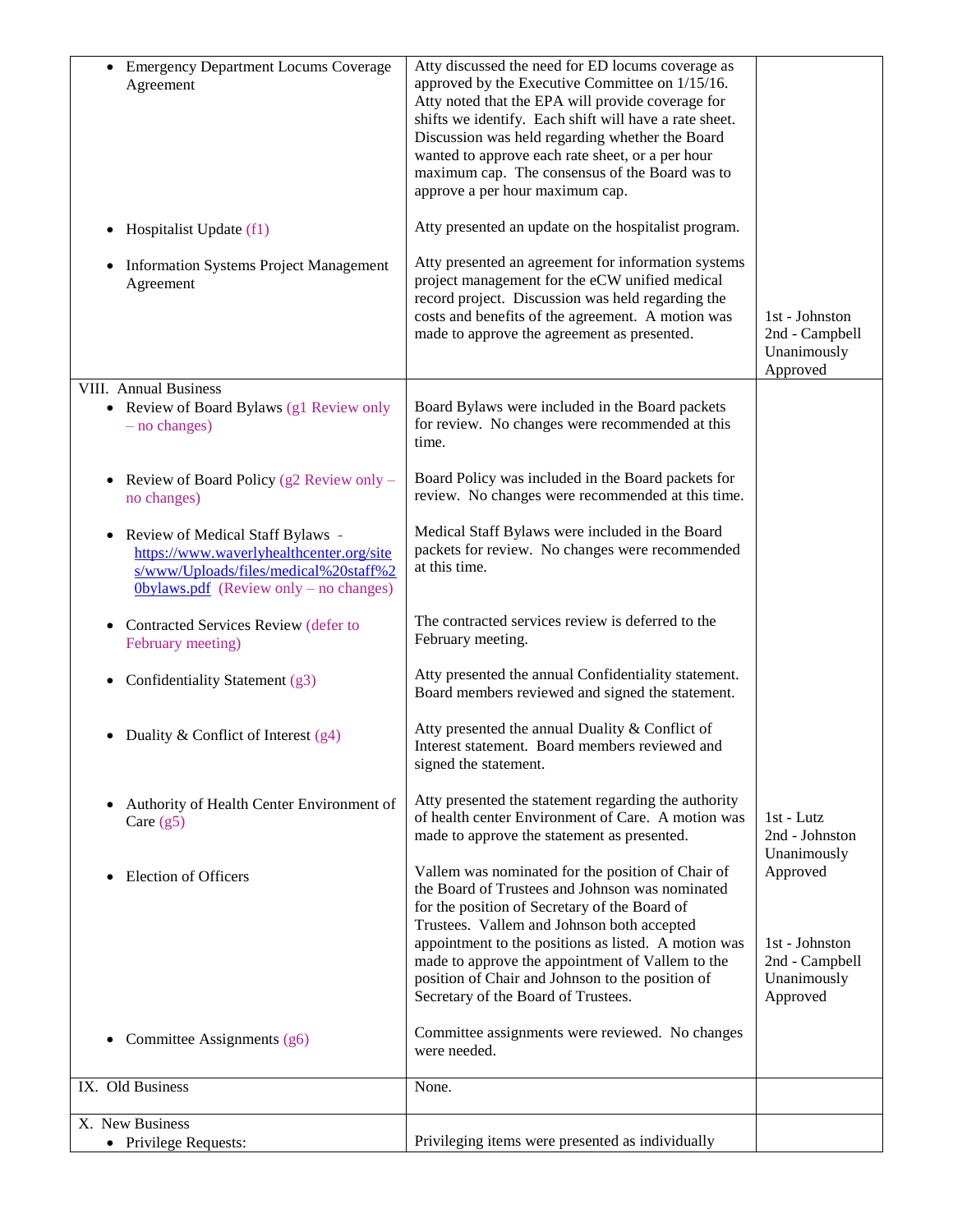| Deb Lodge, ARNP - Unity Point,<br>٠           | listed at left. All files have been reviewed by the   |                |
|-----------------------------------------------|-------------------------------------------------------|----------------|
| <b>Family Practice</b>                        | Executive Committee of the Medical Staff. The         |                |
| Rachel Linnenbrink, ARNP-<br>٠                | Executive Committee recommends approval. A            | 1st - Lutz     |
| Courtesy, WFHC, Orthopedics                   | motion was made to approve all privileging items as   | 2nd - Johnston |
| Raminder Ahluwalia, MD -<br>٠                 | individually considered and recommended by the        | Unanimously    |
| Courtesy/Locums, EPA, Emergency               | Executive Committee of the Medical Staff.             | Approved       |
| Medicine                                      |                                                       |                |
| Ryan Luong, MD - Active, Wapiti<br>٠          |                                                       |                |
| Medical Group, Hospitalist - Family           |                                                       |                |
| Practice/Emergency Medicine                   |                                                       |                |
| Tu Anh Luong, MD - Active, Wapiti<br>٠        |                                                       |                |
| Medical Group, Hospitalist - Family           |                                                       |                |
| Practice/Emergency Medicine                   |                                                       |                |
|                                               |                                                       |                |
| Provisional Appointments to Medical           |                                                       |                |
| Staff:                                        |                                                       |                |
| Gregory James Schilero, MD -<br>٠             |                                                       |                |
| (Locums) Consulting, CVMS,                    |                                                       |                |
| Pulmonary Medicine                            |                                                       |                |
| Mary Deutmeyer, ARNP - Active,<br>٠           |                                                       |                |
| WHC, Family Practice                          |                                                       |                |
| Gordon Kaplan, MD - Active, Wapiti<br>٠       |                                                       |                |
| Medical Group, Hospitalist - Family           |                                                       |                |
| Practice/Emergency Medicine                   |                                                       |                |
|                                               |                                                       |                |
| Reappointments Medical Staff:                 |                                                       |                |
| Wei Yang, MD - Consulting, Unity              |                                                       |                |
| Point, Pathology                              |                                                       |                |
| Sarah DeVore, ARNP - Active, WHC,<br>٠        |                                                       |                |
| <b>Family Practice</b>                        |                                                       |                |
| Amy Bodensteiner, PA-C - Active,<br>٠         |                                                       |                |
| WHC, Family Practice                          |                                                       |                |
| Linda Martin, MD - Active, WHC<br>٠           |                                                       |                |
| Orthopedic Surgery & Sports                   |                                                       |                |
| Medicine                                      |                                                       |                |
| Jason Stanford, DO - Courtesy,<br>٠           |                                                       |                |
| WFHC, Orthopedics                             |                                                       |                |
| Richard Valente, MD - Consulting,<br>п        |                                                       |                |
| WFHC, Cardiology                              |                                                       |                |
|                                               |                                                       |                |
| Extension of Appointment (per Section 6.4     |                                                       |                |
| -7 of the Medical Staff Bylaws):              |                                                       |                |
| Chris Eagan, MD - Courtesy, WFHC,             |                                                       |                |
| Orthopedic Surgery                            |                                                       |                |
|                                               |                                                       |                |
| Resignation from Medical Staff:               |                                                       |                |
| Michael Hirleman, MD - Consulting,            |                                                       |                |
| RCI, Radiology                                |                                                       |                |
| Dan Koos, MD - Active, WHC,<br>٠              |                                                       |                |
| <b>Family Practice</b>                        |                                                       |                |
| Patrick Weires, DPM - Courtesy,<br>Е          |                                                       |                |
| Podiatry, Family Foot Healthcare              |                                                       |                |
|                                               |                                                       |                |
| Update to Approved Privileges:                |                                                       |                |
| Abdul Panhwar, MD - Active, WHC -             |                                                       |                |
| <b>Addition of Family Practice Privileges</b> |                                                       |                |
| Cary Rose, MD - Active, WHC -<br>٠            |                                                       |                |
| <b>Addition of Family Practice Privileges</b> |                                                       |                |
|                                               |                                                       |                |
| Revision to Clinical Privilege Forms:         | The revised clinical privilege forms, listed at left, |                |
| ARNP(h1)                                      | were presented for review as included in the Board    |                |